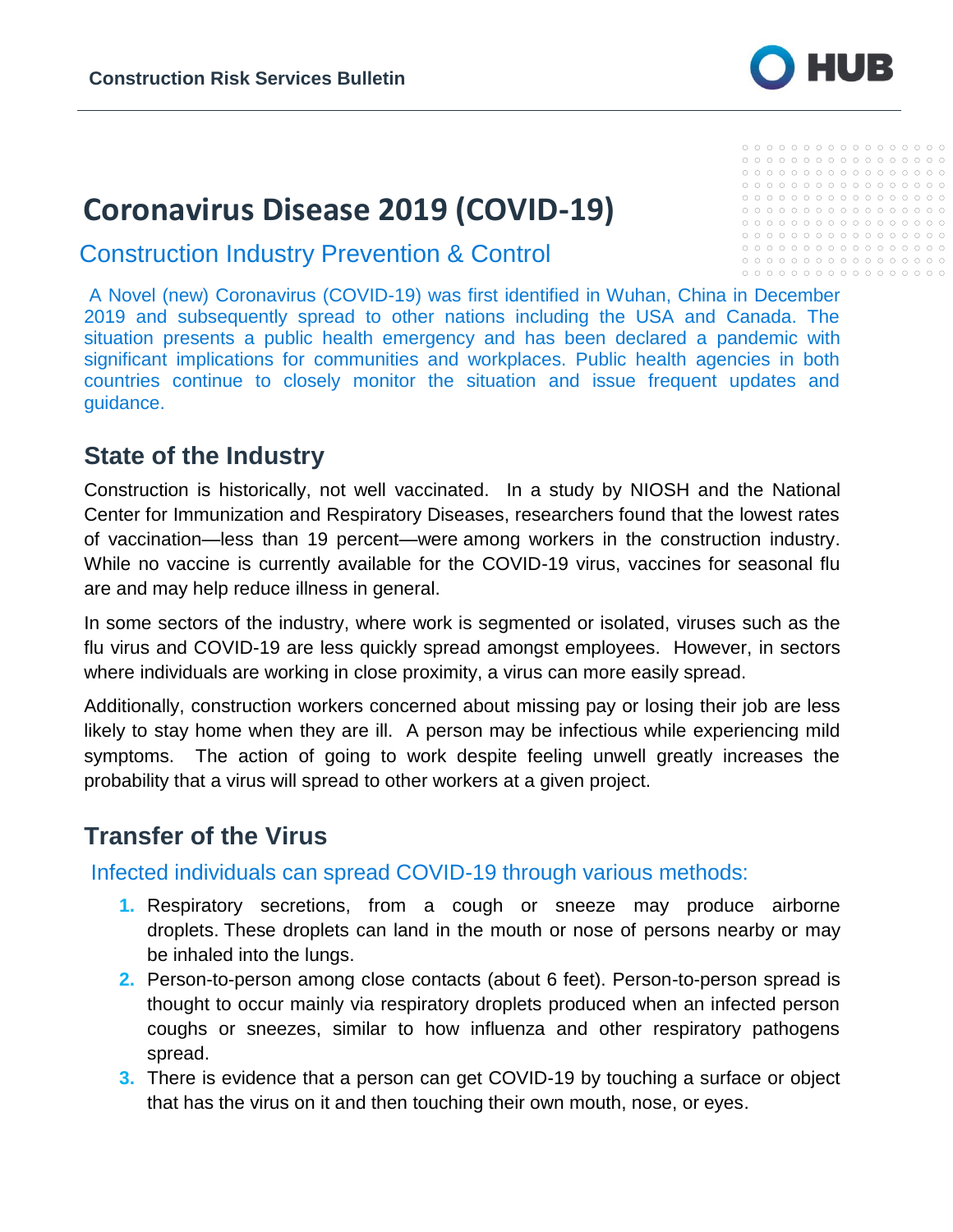### **Center for Disease Control (CDC) Recommendations**

#### CDC Strategies for Minimizing Workplace Exposure

- **1.** Encourage sick employees to stay home if employees are showing symptoms they should get checked out by a healthcare professional.
- **2.** Separate sick employees who appear to have acute respiratory illness symptoms – e.g.: cough, shortness of breath – upon arrival to work or who become sick during the day. They should be evaluated by a healthcare professional immediately.
- **3.** Emphasize site sanitation and good personal hygiene practices including frequent hand washing, sneezing and coughing etiquette, and social distancing as much as practical.
- **4.** Project housekeeping should be undertaken to start or increase routine cleaning and disinfection of frequently touched surfaces such as doorknobs, elevators, offices, radios, stair rails, etc. Use of suitable disposable wipes is encouraged.

## **Tips for the Construction Employer**

- Encourage good personal hygiene and provide additional hand sanitizer as well as hand washing stations in common areas.
- Warn employees about carpooling, crowded public transportation, and large gatherings. Avoid gatherings or areas where you cannot maintain space between people.
- Communicate and practice Non-Pharmaceutical Interventions (NPIs)
	- $\circ$  Social distancing keep 6' whenever possible
	- o Avoiding personal contact (handshakes, touching, etc.)
	- o Avoid touching eyes, nose & mouth
	- o Wash hands frequently
	- $\circ$  Cover your coughs and sneezes with a tissue, and then throw away the tissue.
	- o Implement cleaning schedules for high touch surfaces / objects
- **Limit visits with sales reps, vendors, and 3<sup>rd</sup> parties that may have traveled to** areas where the virus is more prolific or if community transmission is occurring in the area.
	- o See the global cases map from John [Hopkins](https://gisanddata.maps.arcgis.com/apps/opsdashboard/index.html?fbclid=IwAR09jGmuzw9jMiPwXpRSgJ0ZpuG6snmvoMk_aXIqFXD6JgjmMQrXCkX-F4s#/bda7594740fd40299423467b48e9ecf6) CSSE and International Areas with Sustained Transmission from the [CDC website.](https://www.cdc.gov/coronavirus/2019-ncov/about/transmission.html#geographic)
- Consider more generous sick-day policies that will encourage persons to stay home if ill, particularly with the current state of the COVID-19 virus, but for the flu season, as well.
- Encourage employees to get vaccinated for known illness, such as seasonal flu.